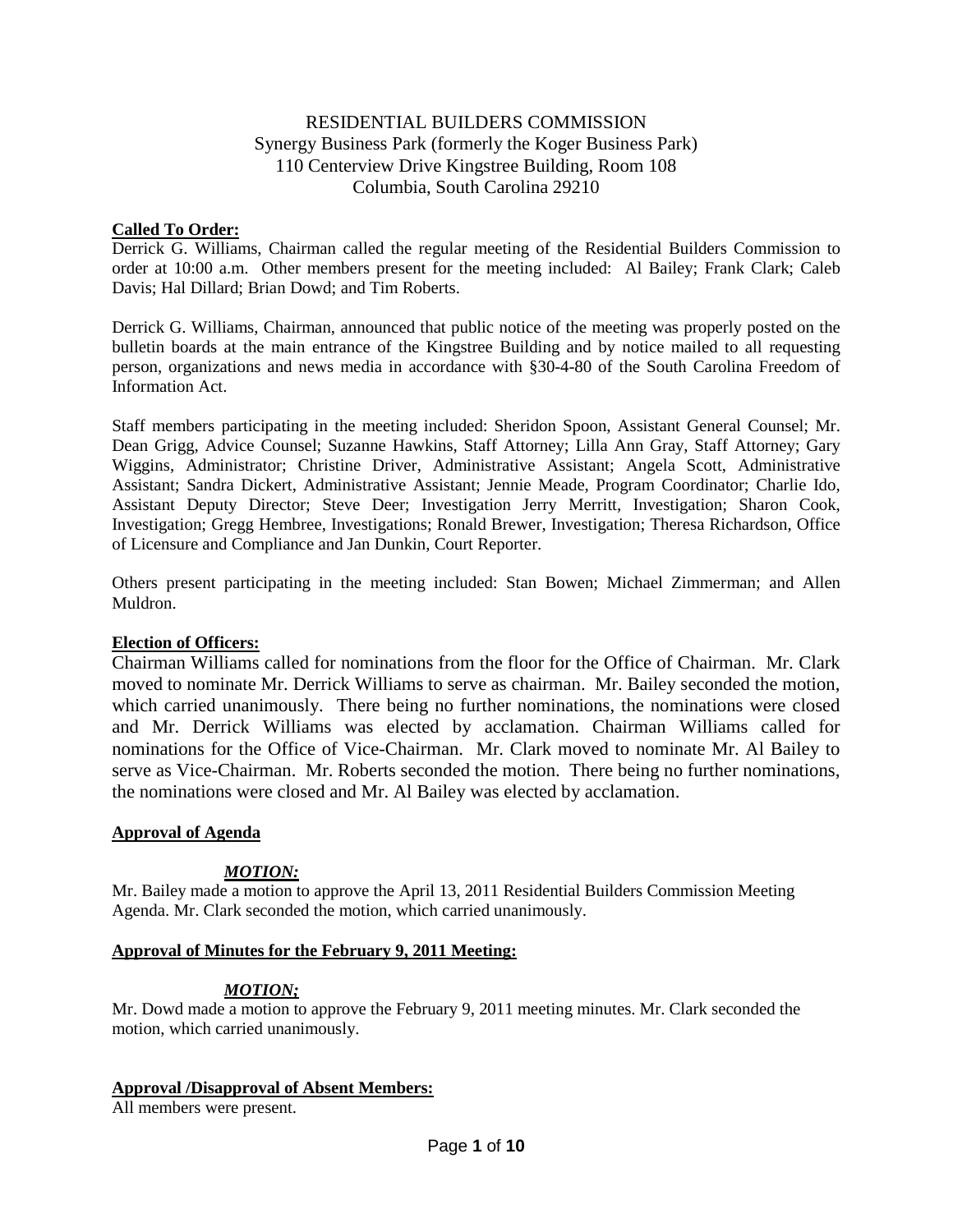# **Chairman's Remarks:**

*Derrick Williams*

There were no remarks made.

# **Administrator's Remarks**

*Gary Wiggins*

#### Board Information:

Mr. Wiggins reported that a Bill S0431 was proposed by McConnell, Rankin, Setzler, Campbell, Shoopman, Reese, Bright, Alexander, Martin, Fair, Cromer, Bryant, Elliot, O'Dell, Campsen, Ford, Rose, Lourie, Cleary, Verdin, McGill, Williams, Nicholson, Knotts, Land and Scott to amend the Code of Laws of South Carolina, 1976, by adding §38-61-70 so as to provide that a Liability Insurance Policy issued by an Insurer and covering a Construction Professional in this State must be broadly constructed in favor of coverage, and to provide that work of a Construction Professional resulting in property damage in certain circumstances constitutes an occurrence as commonly defined in liability insurance and is not the intended or expected consequence of the work of the Construction Professional.

Advisory Opinions – Sheridon Spoon, Office of General Counsel:

# *MOTION:*

Mr. Bailey made a motion to go into executive session. Mr. Clark seconded the motion, which carried unanimously.

Mr. Bailey made a motion to come out of executive session. Mr. Clark seconded the motion, which carried unanimously.

# OIE Report – Mr. Stephen Deer:

*Stephen Deer, Interim Chief Investigator of OIE*

Mr. Stephen Deer, Interim Chief Investigator of Office of Investigation, reported that he is filling in for Mr. Charlie Ido, who has been assigned to serve as Assistant Deputy Director, for the Office of Board Services. He reported that the OIE is very proud of Mr. Ido's promotion and appreciate the opportunity to work under his outstanding leadership.

Mr. Deer reported that OIE is aggressively enforcing Residential Specialty Contractor's Statute and Regulations. They are currently experiencing a surge in unlicensed practice cases and Specialty Contractor's working outside the scope of their license. This has affected the Residential Builders, Specialty Contractors and the citizens of South Carolina. Staff has issued fines and Cease and Desist Orders and in the process Specialty Contractor's has applied and received their registrations. The Investigators will be attending the Building Official  $50<sup>th</sup>$  Anniversary on May 2-4, 2011 in Myrtle Beach, South Carolina. On April 6, 2011, OIE presented a presentation to the Upper State Code Enforcement entitled LLR and Local Code Enforcement Working Together.

Mr. Deer reported the number of investigations as of today: **Open Cases:** 364 and 102 **pending OGC**

# OGC – Mrs. Suzann Hawkins:

#### *Suzanne Hawkins*

Mrs. Suzanne Hawkins reported that the OGC has restructured and is now the Division of Legal Services which includes three litigators her, Ms. Laura Cook, and Ms. GG Louis.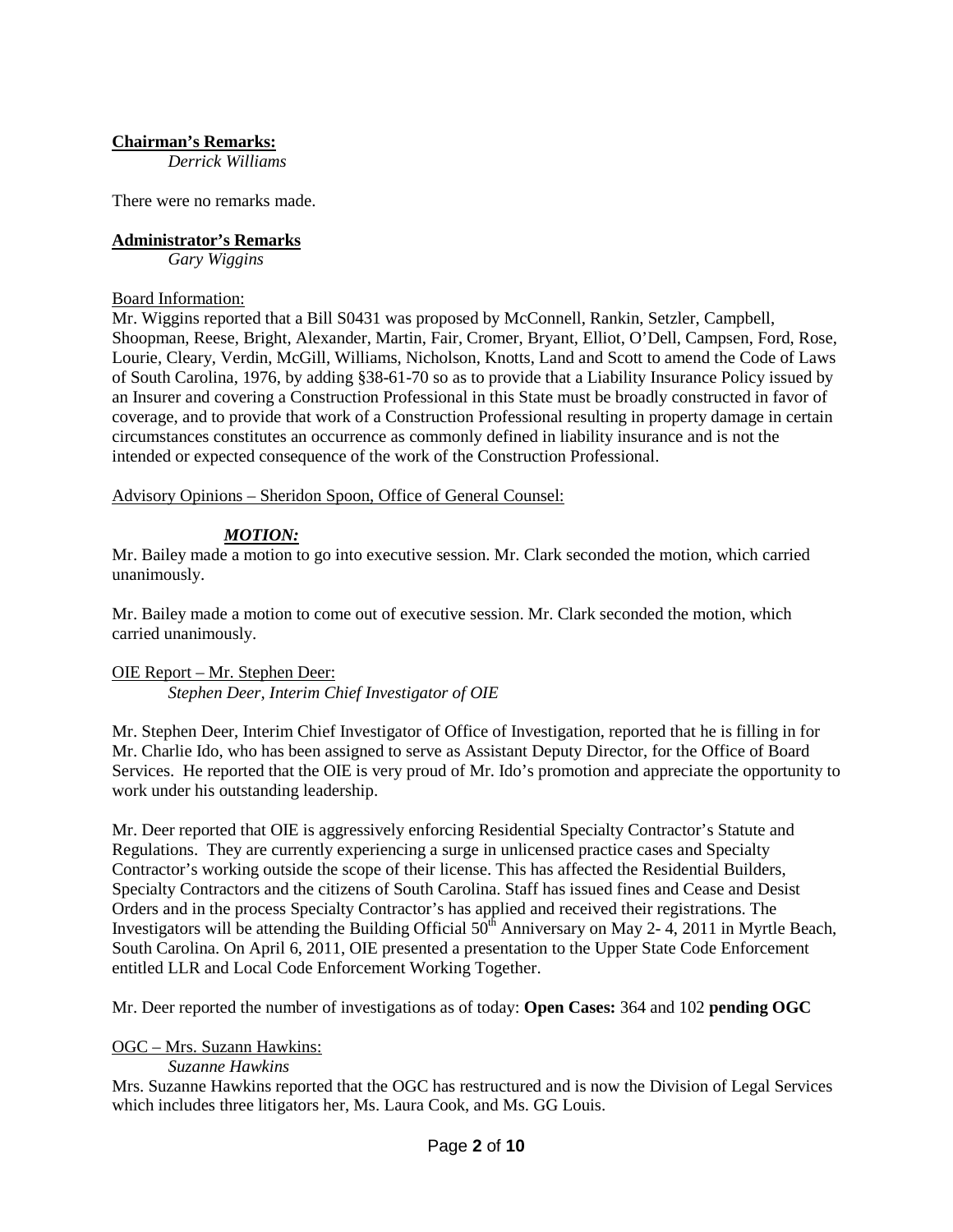Mrs. Suzanne Hawkins reported the number of complaints as of today:

89 - **Open Complaints** 33 - **Cases pending action** 5 - **Cases pending Consent Agreement or Memorandum of Agreement** 30 - **Cases pending Hearings** 6 - **Cases Pending Final Order Hearings** 11 – **Pending Final Orders** 3 **– Cases on appeal** 162 – **Closed as of January 2010**

Old Business:

There was not Old Business presented.

#### Charlie Ido, Deputy Director:

*Charlie Ido, Assistant Deputy Director, Office of Board Services*

Mr. Charlie Ido reported that he has accepted the assignment of Assistant Deputy Director, of the Office of Board Services. Mr. Ido informed the Commission that Mr. Randy Bryant recently retired and stated that he appreciated him for his dedication and hard work. Mr. Ido stated that he appreciate the  $5\frac{1}{2}$  years he served as Chief of Investigator and worked with the Residential Builders Commission, Mr. Charlie McAlister and Mr. Stan Bowen. He informed the Commission that Mr. Deer is doing an outstanding job filling in as the Interim Chief Investigator for the Office of Investigation. He stated that he has an open door policy and if he can be of assistance to please contact him.

Mr. Ido reported that at a previous meeting the Commission discussed the vacant Residential Builders Administrator's position and staff is in the process of hiring for that position. He went on to say that LLR has had a reduction in workforce and reorganization. The Office of Licensure and Compliance no longer exist and the duties and responsibilities have been transferred back to the respective Boards and Commissions to include licensing and the budget. It will be incumbent upon the Administrators to manage the Board's or Commissions budget and approval of travel for members and staff. There are 41 Boards and Commissions to include 14 Administrators with 2 vacant positions.

Mr. Ido reported that the Investigative Review Committee consists of the Board's or Commission's Administrator; OGC Representative; OIE Representative; and one professional member from that Board or profession. The Residential Builders Professional member usually is from the local city or county office around the State. Mr. Ido asked that complaints received from Board Members should be directed to the Administrator and the Administrator would complete the proper paper work to file a formal complaint. He went on to say that the procedure would keep a firewall between the investigator; hearers of fact; and the Hearing Officers. Mr. Ido stated that a representative from OIE is present at the Board meetings to answer any questions the Commission may have.

#### Guidance/Clarification/Interpretation:

Mr. Wiggins reported that several individuals have contacted staff requesting verification that a license is not needed to act as "representatives" of several licensed or registered entities, for the purpose of marketing services on a door to door basis. Under the proposed concept, the representative:

- Makes contact with a potential customer;
- Pitches a specific repair or installation such as reroofing, residing; installation of residential sprinklers, etc;
- Prepares a proposal/contract to perform the work, and closes the sale.

The representative presents the proposal to one of several associated licensees or registrants to perform and is paid a "finder's fee" for getting the job.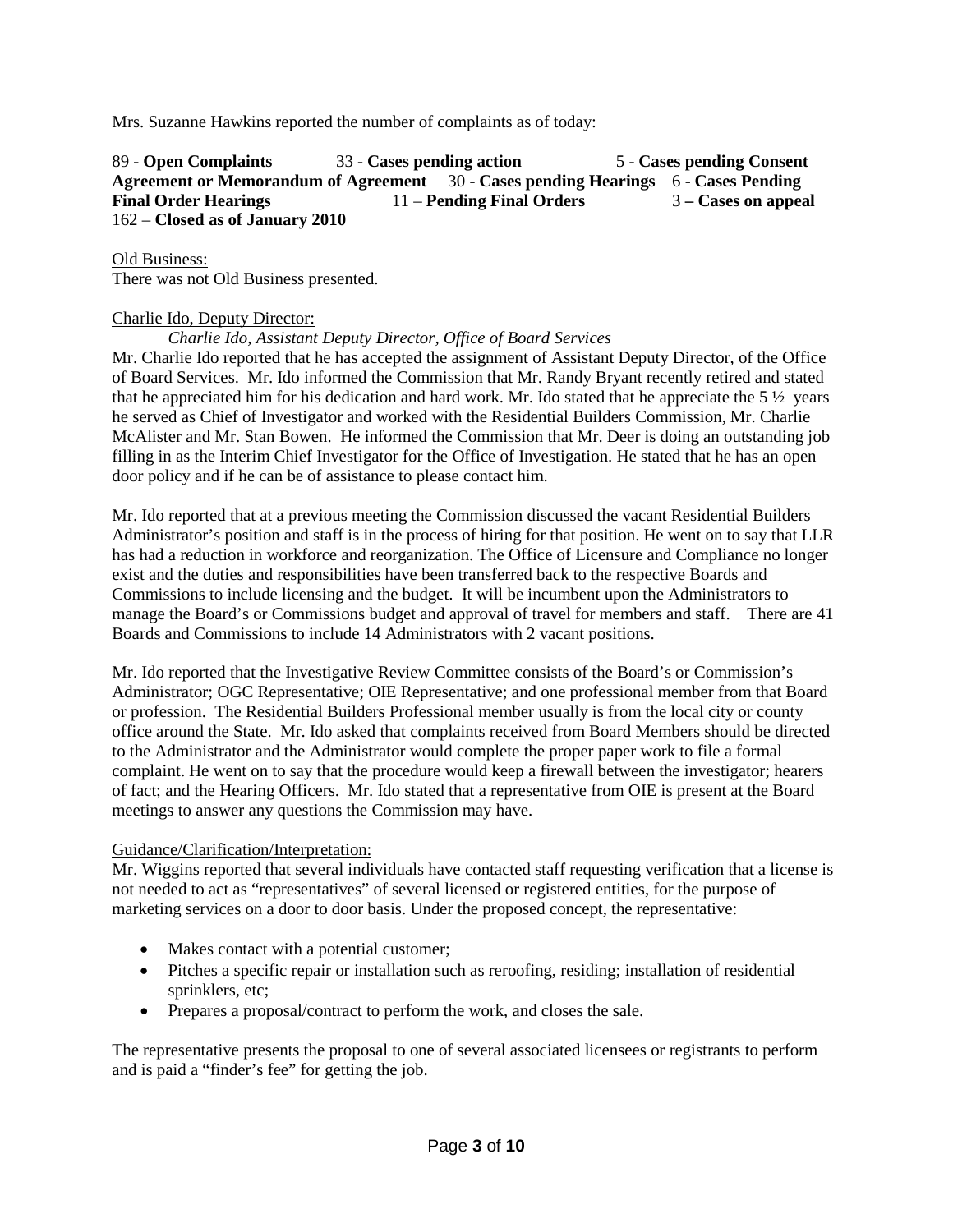Mr. Wiggins asked for the Commission for guidance, clarification and/or interpretation whether the representative proposing a contract to perform the work and establishing a price and contract required to have a license or registration.

# *MOTION:*

Mr. Clark made a motion to require anyone who acts as "representatives" of several licensed or registered entities for the purpose of marketing services on a door to door basis be required to be licensed. Mr. Dillard seconded the motion, which carried unanimously.

### Specialty Classification Changes:

Mr. Wiggins informed the Commission that Residential Builders License Law states that a Residential Specialty Contractor Registrations and certificates issued by the Commission may not be for more than three of the classification recognized by the Commission. Residential Specialty Contractors registered or certified or wishing to be registered or certified for more than three classifications must be examined and licensed as a Residential Builder. Mr. Wiggins went on to say that staff has had several situations where the registrant would register for three classifications; several months later submit an application to change the classifications; and several months later submit for another change. Consequently, the registrant has registration cards that show they are licensed for all the specialty classifications. He went on to say that staff reviewed the law and the intent was for the registrant to register for no more than three classifications

# *MOTION:*

Mr. Davis made a motion that a Specialty Contractor registered for three classifications sand would like to change one or more of those classifications would have to reapply as a new applicant. Mr. Roberts seconded the motion, which carried unanimously.

#### Recommendation of IRC:

# *MOTION:*

Mr. Roberts made a motion to approve the Recommendation of the IRC. Mr. Davis seconded the motion, which carried unanimously.

# IRC Resolution Guidelines:

# *MOTION:*

Mr. Dowd made a motion to approve the IRC Resolution Guidelines. Mr. Clark seconded the motion, which carried unanimously.

# **Application Reviews:**

*Mr. Michael Zimmerman*

The Commission held an Application Review Hearing regarding Mr. Michael Zimmerman. Mr. Zimmerman appeared before the Commission to present testimony and waived his right to counsel.

# *MOTION:*

Mr. Davis made a motion to allow Mr. Zimmerman to be registered and once he is registered the registration be issued in a probationary status concurrent with his State probation statues.

*(This proceeding was recorded by a court reporter in order to produce a verbatim transcript if requested in accordance with the law.)*

# *MOTION:*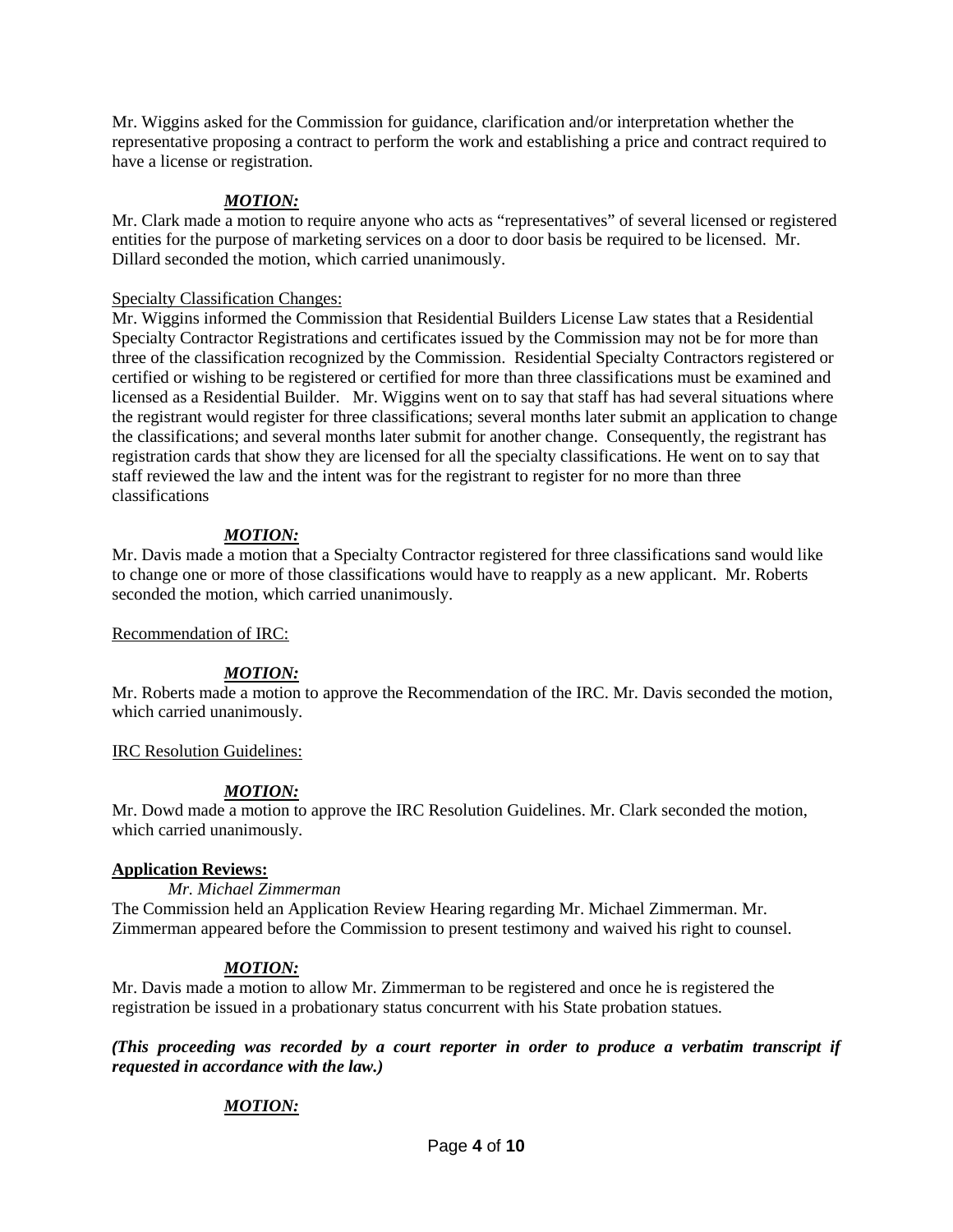#### *Mr. Kenneth Williams, Sr.*

The Commission held an Application Review Hearing regarding Mr. Kenneth Williams, Sr. Mr. Williams was not present. The Commission took no action.

### *(This proceeding was recorded by a court reporter in order to produce a verbatim transcript if requested in accordance with the law.)*

# **Approval of Hearing Officer's Recommendations for Citations:**

*Ms. Erica Murawski – Case #2010-864* The Commission held a hearing to approve the Hearing Officer's Recommendations for Citation regarding Ms. Erica Murawski. Ms. Erica Murawski was not present.

### *MOTION:*

Mr. Bailey made a motion to approve the Hearing Officer's Recommendations for a Citation regarding Ms. Erica Murawski. Mr. Davis seconded the motion, which carried unanimously.

### *This proceeding was recorded by a court reporter in order to produce a verbatim transcript if requested in accordance with the law.)*

### *Mr. Donald Driggers – Case #2020-910*

The Commission held a hearing to approve the Hearing Officer's Recommendation for Citation regarding Mr. Driggers was not present.

# *MOTION:*

Mr. Dowd made a motion to approve the Hearing Officer's Recommendations for a Citation regarding Mr. Driggers. Mr. Clark seconded the motion, which carried unanimously.

#### *This proceeding was recorded by a court reporter in order to produce a verbatim transcript if requested in accordance with the law.)*

#### *Mr. Allen Watson – Case #2010-637*

The Commission held a hearing to approve the Hearing Officer's Recommendations for Citation regarding Mr. Watson. Mr. Watson was not present.

# *MOTION:*

Mr. Davis made a motion to approve the Hearing Officer's Recommendations for a Citation regarding Mr. Watson. Mr. Roberts seconded the motion, which carried unanimously.

### *This proceeding was recorded by a court reporter in order to produce a verbatim transcript if requested in accordance with the law.)*

#### *Mr. Donald Porter – Case #2010-351*

The Commission held a hearing to approve the Hearing Officer's Recommendations for Citation regarding Mr. Donald Porter. Mr. Porter was not present.

# *MOTION:*

Mr. Bailey made a motion to approve the Hearing Officer's Recommendations for a Citation regarding Mr. Donald Porter. Mr. Dowd seconded the motion, which carried unanimously.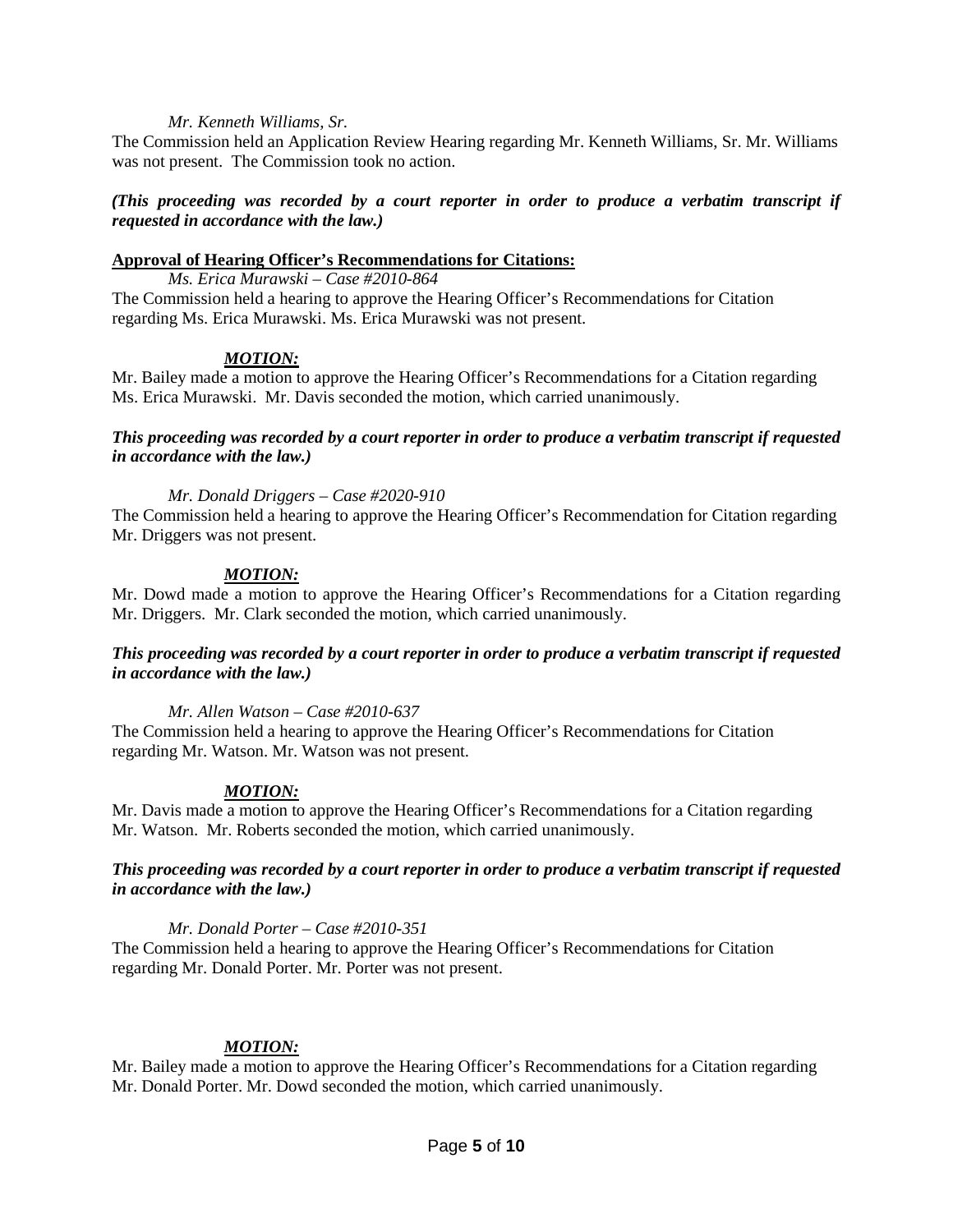### *This proceeding was recorded by a court reporter in order to produce a verbatim transcript if requested in accordance with the law.)*

#### *Mr. David R. Noss – Case #2010-960*

The Commission held a hearing to approve the Hearing Officer's Recommendations for Citation regarding Mr. Donald R. Noss. Mr. Noss was not present.

### *MOTION:*

Mr. Roberts made a motion to approve the Hearing Officer's Recommendations for a Citation regarding Mr. Donald R. Noss. Mr. Bailey seconded the motion, which carried unanimously.

### *This proceeding was recorded by a court reporter in order to produce a verbatim transcript if requested in accordance with the law.)*

#### *Mr. Robert A. Zinna – Case # 2011-85*

The Commission held a hearing to approve the Hearing Officer's Recommendations for Citation regarding Mr. Robert A. Zinna. Mr. Zinna was not present.

#### *MOTION:*

Mr. Davis made a motion to approve the Hearing Officer's Recommendations for a Citation regarding Mr. Robert Zinna. Mr. Bailey seconded the motion, which carried unanimously.

#### *This proceeding was recorded by a court reporter in order to produce a verbatim transcript if requested in accordance with the law.)*

#### *Mr. Rufus B. Kehl – Case # 2011-48*

The Commission held a hearing to approve the Hearing Officer's Recommendations for Citation regarding Mr. Rufus B. Kehl. Mr. Kehl was not present.

#### *MOTION:*

Mr. Clark made a motion to approve the Hearing Officer's Recommendations for a Citation regarding Mr. Rufus Kehl. Mr. Roberts seconded the motion, which carried unanimously.

### *This proceeding was recorded by a court reporter in order to produce a verbatim transcript if requested in accordance with the law.)*

#### *Mr. Mike Webb – Case # 2011-28*

The Commission held a hearing to approve the Hearing Officer's Recommendations for Citation regarding Mr. Mike Webb. Mr. Mike Webb was not present.

#### *MOTION:*

Mr. Davis made a motion to approve the Hearing Officer's Recommendations for a Citation regarding Mr. Mike Webb. Mr. Bailey seconded the motion, which carried unanimously.

#### *This proceeding was recorded by a court reporter in order to produce a verbatim transcript if requested in accordance with the law.)*

#### **Approval of Administrator's Recommendation for Bond Claims (Dean Griggs):**

*Mr. Jeffrey Willis – Case #2010-42*

The Commission held a hearing to approve the Hearing Officer's Recommendations for a Bond Claim regarding Mr. Jeffrey Willis. Mrs. Christa Bell represented the State. Mr. Willis was not present.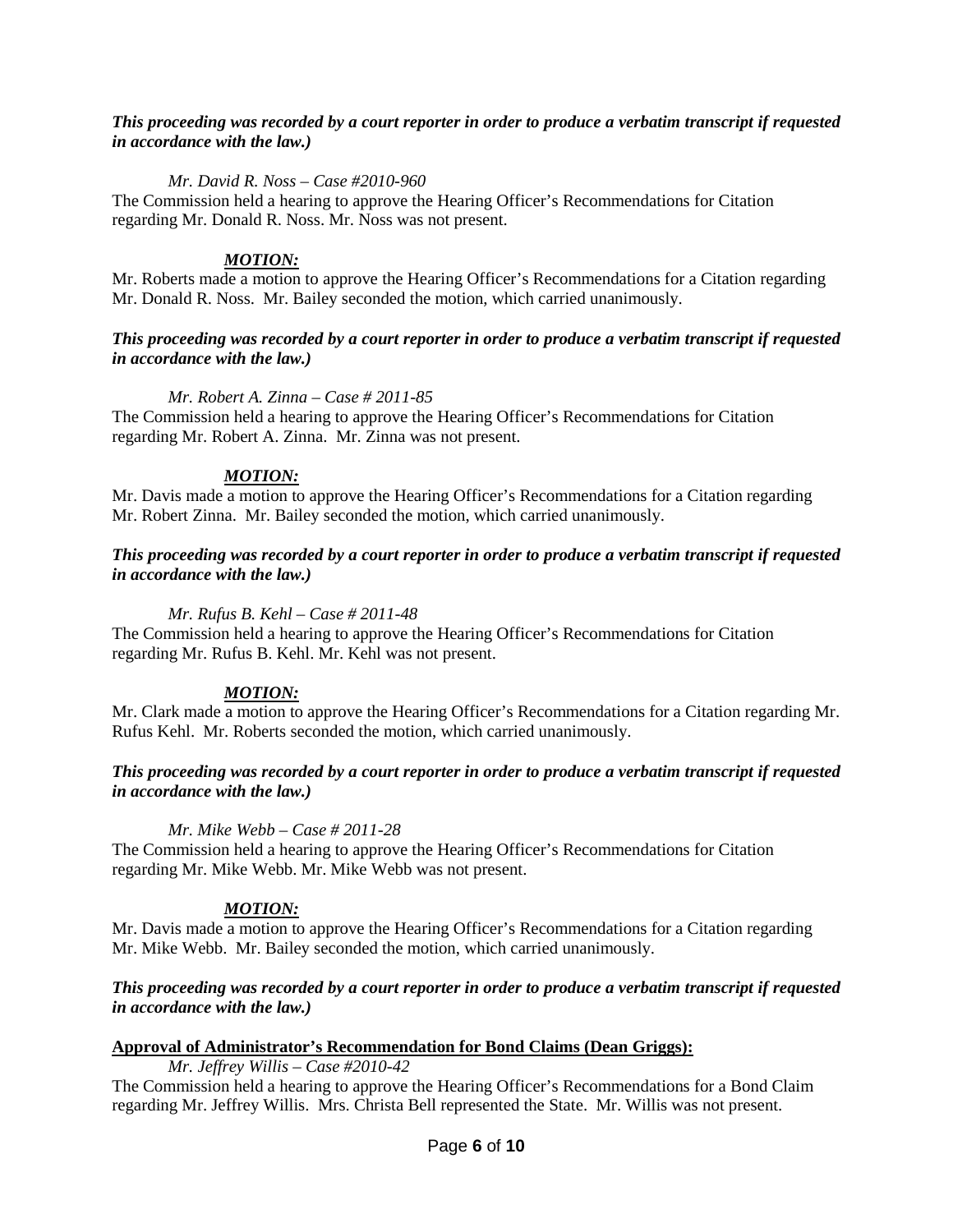# *MOTION:*

Mr. Roberts made a motion to approve the Hearing Officer's Recommendations for a Bond Claim regarding Mr. Jeffrey Willis for \$13,500.00. Mr. Bailey seconded the motion, which carried unanimously.

#### *This proceeding was recorded by a court reporter in order to produce a verbatim transcript if requested in accordance with the law.)*

#### *Mr. Dwayne Black – Case #2010-168*

The Commission held a hearing to approve the Hearing Officer's Recommendations for a Bond Claim regarding Mr. Dwayne Black. Mr. Black was not present.

#### *MOTION:*

Mr. Davis made a motion to approve the Hearing Officer's Recommendations for a Bond Claim regarding Mr. Dwayne Black. Mr. Clark seconded the motion, which carried unanimously.

#### *This proceeding was recorded by a court reporter in order to produce a verbatim transcript if requested in accordance with the law.)*

#### *Mr. Brandon S. Abbott – Case #2008-918*

The Commission held a hearing to approve the Hearing Officer's Recommendations for a Bond Claim regarding Mr. Brandon Abbott. Mr. Abbott was not present.

#### *MOTION:*

Mr. Davis made a motion to approve the Hearing Officer's Recommendations for a Bond Claim regarding Mr. Brandon Abbott. Mr. Roberts seconded the motion, which carried unanimously.

#### *This proceeding was recorded by a court reporter in order to produce a verbatim transcript if requested in accordance with the law.)*

#### **Reconsideration of Bond Claim Recommendations:**

#### *Mr. Joe Stewart – Case #2010-179*

The Commission held a hearing to approve the Hearing Officer's Recommendations for a Bond Claim regarding Mr. Joe Stewart. Mr. Stewart was not present.

#### *MOTION:*

Mr. Bailey made a motion to approve the Hearing Officer's Recommendations for a Bond Claim regarding Mr. Joe Stewart. Mr. Clark seconded the motion, which carried unanimously.

#### *This proceeding was recorded by a court reporter in order to produce a verbatim transcript if requested in accordance with the law.)*

#### **Reinstatement:**

*Mr. Gregory E. Smith – Case #2009-346* Mr. Gregory Smith case was continued until May 11, 2011. *This proceeding was recorded by a court reporter in order to produce a verbatim transcript if requested in accordance with the law.)*

### **Request for Thirty Day Extension of Commission Order:**

*Mr. Joe Phillips – Case #2008-532*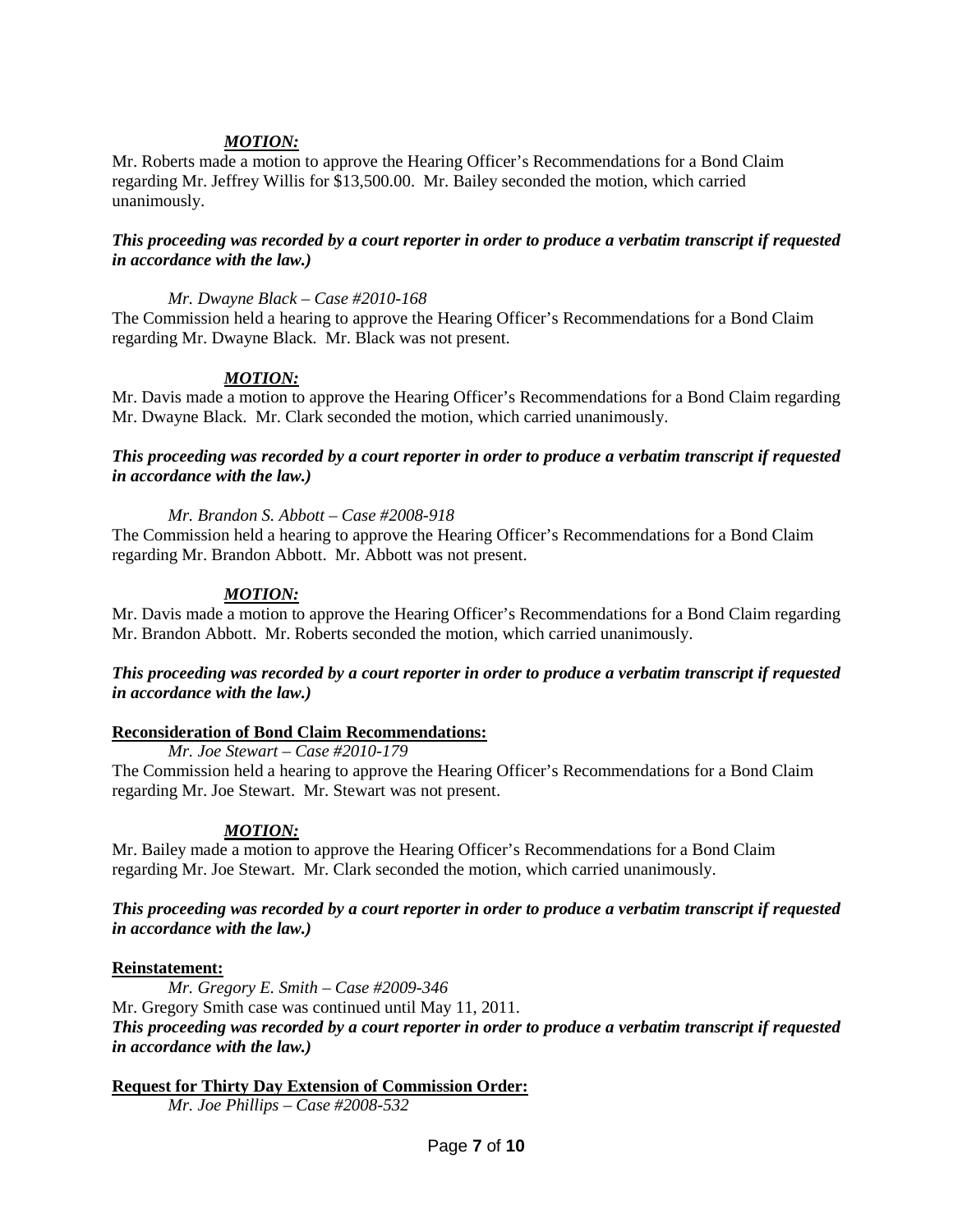# *MOTION:*

Mr. Clark made a motion to grant Mr. Phillips an extension until May 11, 2011. Mr. Dillard seconded the motion, which carried unanimously.

#### *This proceeding was recorded by a court reporter in order to produce a verbatim transcript if requested in accordance with the law.)*

#### **Administrative Hearings:**

*Mr. Daniel Starkes – Case # 2009-256*

The Board held an Administrative Hearing regarding Mr. Daniel Starkes. Mr. Starkes was not present. Ms. Lilla Ann Gray represented the State. Mr. Timothy Roberts requested to be recused because he was the Hearing Officer.

### *MOTION:*

Mr. Bailey made a motion to approve the Hearing Officer's Recommendation regarding Mr. Daniel Starkes. Mr. Davis seconded the motion, which carried unanimously.

### *This proceeding was recorded by a court reporter in order to produce a verbatim transcript if requested in accordance with the law.)*

#### *Ms. Melissa Wells – Case # 2010-568 & 2010 -842*

The Board held an Administrative Hearing regarding Ms. Melissa Wells. Ms. Wells was not present. Mr. Timothy Roberts requested to be recused because he was the Hearing Officer. Ms. Laura Cook represented the State.

#### *MOTION:*

Mr. Bailey made a motion to approve the Hearing Officer's Recommendation regarding Ms. Melissa Wells Mr. Dowd seconded the motion, which carried unanimously.

#### *This proceeding was recorded by a court reporter in order to produce a verbatim transcript if requested in accordance with the law.)*

#### *Mr. Timothy Porter – Case # 2010-359*

The Board held an Administrative Hearing regarding Mr. Timothy Porter. Mr. Porter was not present. Mr. Timothy Roberts requested to be recused because he was the Hearing Officer. Ms. Laura Cook represented the State.

#### *MOTION:*

Mr. Davis made a motion to approve the Hearing Officer's Recommendation regarding Mr. Timothy Porter. Mr. Bailey seconded the motion, which carried unanimously.

#### *This proceeding was recorded by a court reporter in order to produce a verbatim transcript if requested in accordance with the law.)*

#### *Mr. Ted Cook – Case # 2010-360*

The Board held an Administrative Hearing regarding Mr. Ted Cook. Mr. Cook was not present. Ms. Laura Cook represented the State. Mr. Timothy Roberts requested to be recused because he was the Hearing Officer.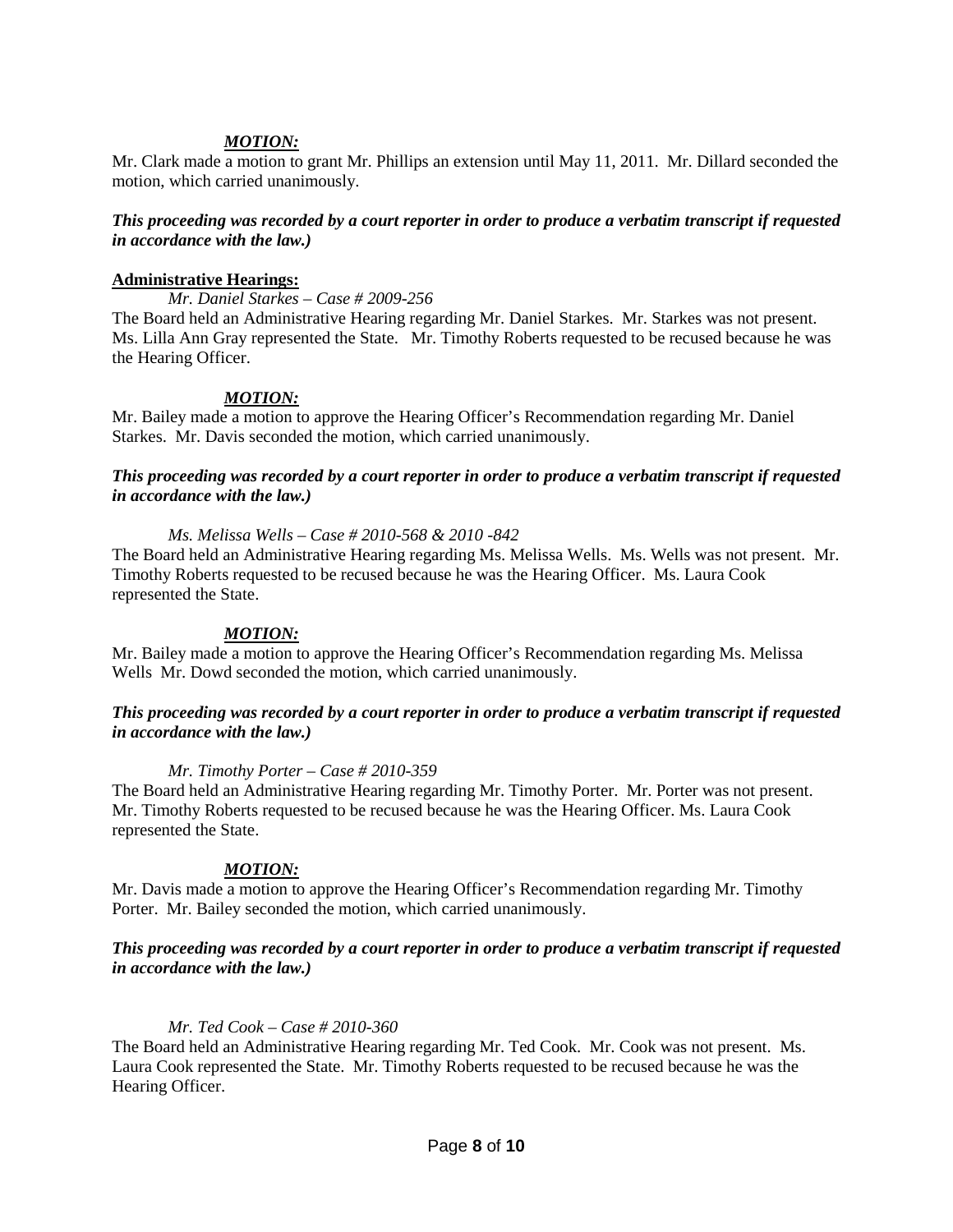### *MOTION:*

Mr. Davis made a motion to approve the Hearing Officer's Recommendation regarding Mr. Ted Cook. Mr. Dowd seconded the motion, which carried unanimously.

### *This proceeding was recorded by a court reporter in order to produce a verbatim transcript if requested in accordance with the law.)*

#### *Mr. Conroy Jackson – Case # 2009-298 & 2009-736*

The Board held an Administrative Hearing regarding Mr. Conroy Jackson. Mr. Jackson was not present. Mr. Timothy Roberts requested to be recused because he was the Hearing Officer.

#### *MOTION:*

Mr. Bailey made a motion to approve the Hearing Officer's Recommendation regarding Mr. Conroy Jackson. Mr. Dowd seconded the motion, which carried unanimously.

#### *This proceeding was recorded by a court reporter in order to produce a verbatim transcript if requested in accordance with the law.)*

#### *Mr. Gregory Butts – Case # 2006-640*

The Board held an Administrative Hearing regarding Mr. Gregory Butts. Mr. Butts was not present. Mr. Timothy Roberts requested to be recused because he was the Hearing Officer.

#### *MOTION:*

Mr. Davis made a motion to approve the Hearing Officer's Recommendation regarding Mr. Gregory Butts. Mr. Bailey seconded the motion, which carried unanimously.

### *This proceeding was recorded by a court reporter in order to produce a verbatim transcript if requested in accordance with the law.)*

*Mr. Daniel Simmons – Case # 2010-57*

The Board held an Administrative Hearing regarding Mr. Daniel Simmons. Mr. Simmons was not present. Mrs. Christa Bell represented the State.

#### *MOTION:*

Mr. Bailey made a motion to approve the Hearing Officer's Recommendation regarding Mr. Daniel Simmons. Mr. Clark seconded the motion, which carried unanimously. Mrs. Christa Bell represented the State.

*This proceeding was recorded by a court reporter in order to produce a verbatim transcript if requested in accordance with the law.)*

#### *Mr. Hai Nguyen – Case # 2010-1000*

The Board held an Administrative Hearing regarding Mr. Hai Nguyen. Mr. Nguyen was not present. Mrs. Christa Bell represented the State.

#### *MOTION:*

Mr. Bailey made a motion to approve the Hearing Officer's Recommendation regarding Mr. Hai Nguyen Mr. Clark seconded the motion, which carried unanimously.